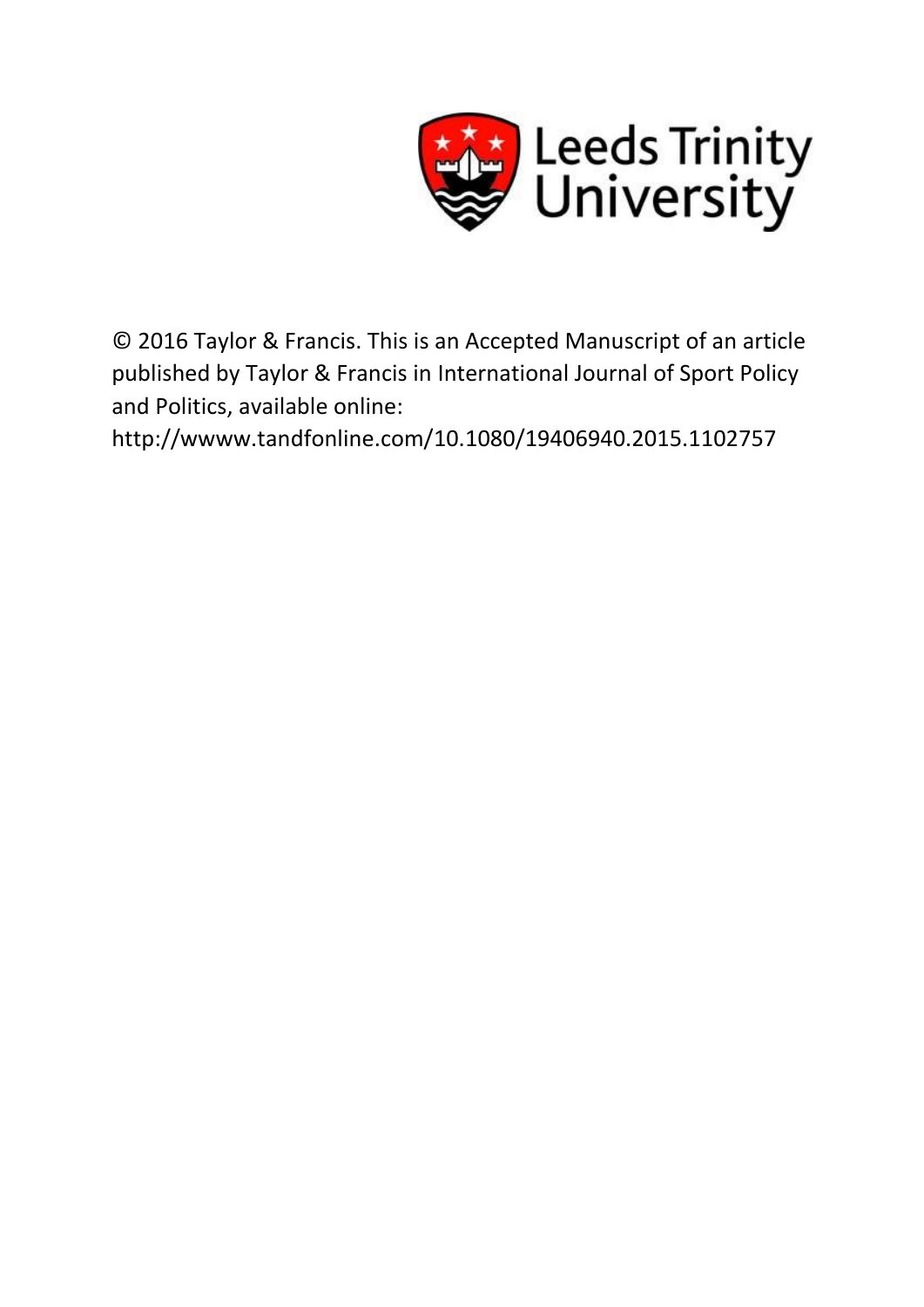# **COUNTRY PROFILE Sport policy in Cameroon**

Joanne Clarke<sup>a[\\*](#page-1-0)</sup> and John Sunday Ojo<sup>b</sup>

*a Department of Sport, Health and Nutrition, Leeds Trinity University, UK; <sup>b</sup> School of Politics and International Studies, University of Leeds, UK*

*(Received 22 May 2015)*

### **Abstract**

With a population of over 20 million, the central African nation of Cameroon has over 200 ethnic groups speaking over 230 languages. Its triple colonial heritage makes it a unique nation, fused with many political, economic and social complexities. This country profile provides an overview of how sport is organised and governed and begins with an overview of the democratic and post-colonial past it has witnessed since independence was gained in 1961. Sport is popular in Cameroon, and its development is largely led by central government. The profile begins with a discussion of the key sport policy developments in recent years and in particular the rise in popularity of football over other sporting codes, and how this intersects positively and negatively with politics. Next, the organisation and structure of sport in Cameroon is outlined, specifically school sport, elite sport and disability sport provision. The profile notes a small yet emergent non-state led sector, which uses sport for development purposes which is driven in the main by international organisations and donors. Finally, the key priorities and associated challenges for Cameroon sport are discussed including the desire to grow the nations sporting infrastructure in order to host international sports competitions.

**Key word**s: Cameroon; Africa; sport policy.

### **Cameroon's recent political past**

Cameroon, often referred to as Africa in Miniature (Amin, 2014), is a country with a triple colonial legacy, having been colonised by Germany, and later by the French and the British after World War II. The modern state of Cameroon was created in 1961 and has been dominated by a single party since democratic elections took place after independence was declared. For the past fifty years, Cameroon has had only two Heads of State, beginning with Ahmadou Ahidjo who ruled from 1960 to 1982. In 1966 under the rule of Ahidjo all political parties unified to form a single party – the

<span id="page-1-0"></span> <sup>\*</sup> Corresponding author. Email [j.clarke@leedstrinity.ac.uk](mailto:j.clarke@leedstrinity.ac.uk)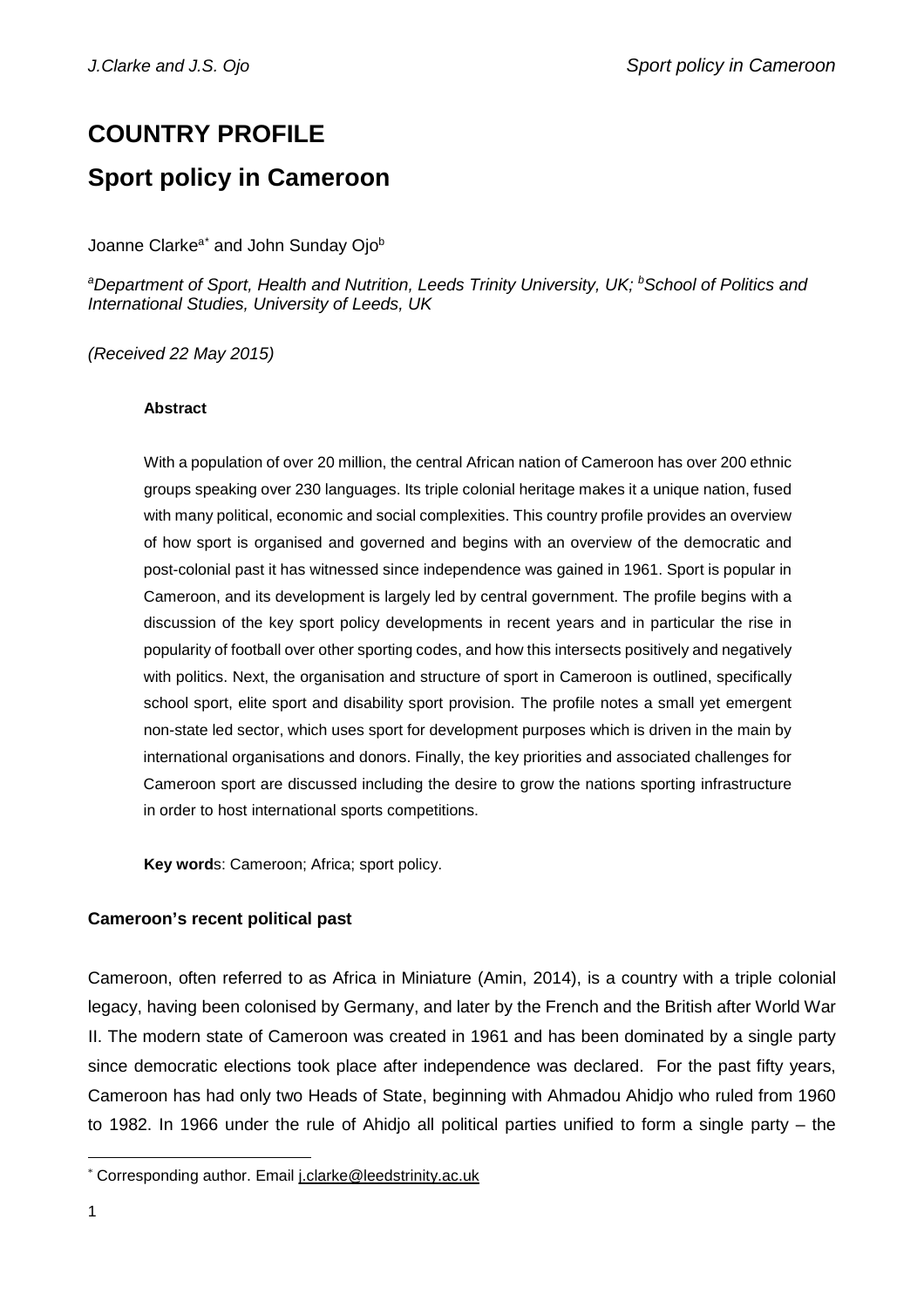Cameroon National Union (CNU) and power became centralised and concentrated in the hands of one man, the president of the Republic of Cameroon. Angwafo (2014) suggests that Cameroon enjoyed relative economic growth in the 1960s and 1970s from self-reliant efforts and improvements in agricultural development, before a downturn in the economy in the 1980s. The recession was highly attributed to mismanagement and corruption which led to severe salary cuts, high rates of unemployment, poverty and migration (Angwafo, 2014).

Paul Biya succeeded Ahidjo as President in 1982 and is still in power today, leading the Cameroon People's Democratic Movement (CPDM). Early into his presidency, Biya (1987, p.14) articulated his intention;

'…to create a society whose economy would serve the needs of its people, in which social justice would be the guiding rule in the distribution of the fruits of development; where all citizens would be afforded the opportunity to contribute fully and effectively to national development'.

However people-centered this statement may appear, Mbaku and Takoungang (2004) have suggested that after fifty years of independence; economic prosperity, social justice, political freedom and respect for individual freedom continues to elude most Cameroonians and Africans more widely. Such a situation has seen the democratic process in Cameroon stall (Nyamnjoh, 1996). Further criticism has been noted by Nyamnjoh and Rowlands (1998) who contend that Biya and other Cameroonian elites have privatised state structures and turned them into instruments of plunder for their own benefit rather than serving as agents of change for the wider benefits of postcolonial Cameroon.

The colonial and post-colonial administrative boundaries have been a major source of contestation and tension in post-independence Africa, including Cameroon (Nyamnjoh and Awasom, 2008, Egbo et al., 2010). Although almost all African states were colonised by Europeans, Cameroon's situation stands out as it was colonised by more than one European country, Germany, France and Britain, which Nyamnjoh and Awasom (2008) refer to as a triple colonial heritage. Like many former colonies in Africa, Cameroon has faced a difficult political, cultural and social set of circumstances following independence and reunification. Modern day Cameroon has over 200 ethnic groups that retain ethnic identities and affiliations, which are also fused with elements of French (francophone) and English (anglophone) cultures which have survived the colonial period (Angwafo, 2014). The cultural legacies from the original British and French territories bring with them different languages and levels of economic development, which needed to be merged (Konings and Nyamnjoh, 2003). In recent years the political agenda in Cameroon according to Konings and Nyamnjoh (1997) has been increasingly dominated by the francophone dominated state which poses a major challenge to create a sense of national unity and integration. In more recent times, Konings and Nyamnjoh (2003) continue to suggest that the francophone-dominated government have continually attempted to deconstruct anglophone identity by encouraging divisions within the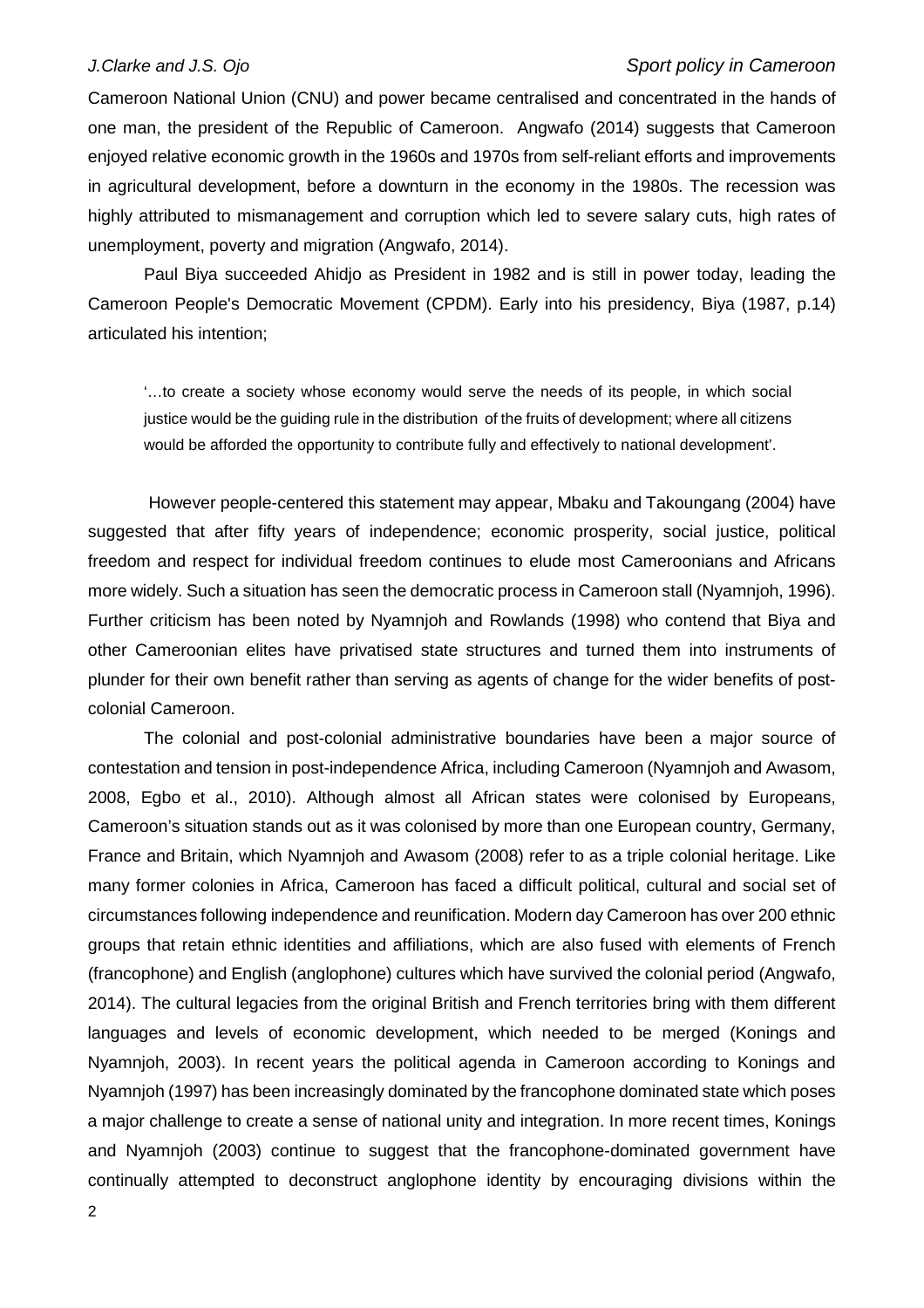anglophone elite and setting up new ethno-regional identities that appear to transcend the anglophone-francophone divide. The ongoing anglophone-francophone division is also apparent within sport. Onwumechili and Akindes (2014) use the example that francophone Cameroon dominates the country's most popular sport - football.

### **State-led provision of sport**

The provision of sport in Cameroon is largely led by central government. In 1996, Biya signed a law fixing the charter of sports and physical activities in Cameroon. The eleven page sports charter regulates the practice of sports and physical education and does so by defining the role of the key stakeholders in the development of elite and grassroots sports provision. The International Monetary Fund (2010, p.76) developed a poverty reduction strategy paper for Cameroon, which summarises the three main aims of the sports charter, which are:

- 1. *Consolidation of governance in sports*. This will rest on improvement of the sporting milieu, introduction of good management rules, introduction of an effective policy on the maintenance of existing and future infrastructure, and introduction of various incentives to enable the private sector to bring in durable and multifaceted investments in sports
- 2. *Supervision of sports associations*. By providing qualitative and quantitative training for supervisors (educators and trainers), strengthening sports research and excellence centres, promoting the organisation of all types of competition, improving social safety nets for sportsmen and professionals, facilitating the functioning of federations
- 3. *Development of sports infrastructure for elite and collective community sport.* In terms of elite sport, quality and multipurpose stadia will be built nationwide, thereby enabling the organisation of international competitions. Concerning sports in schools and promotion of sports practice by the masses, the government, in conjunction with local and regional authorities will encourage the construction of sports facilities for collective sports

Despite the ambitious statements made in the sports charter, seeking better governance and management of sports associations and the development of more effective elite sport structures, it appears that there is still some way to go until these ambitions becomes a reality. Morikang (2006) suggests that like many other laws in Cameroon, the application of some of the articles in the sports charter is still awaited and confusion exists with regards to the interpretation of certain articles within the charter. In the years after the sports charter was introduced, Cameroon has delivered some ad hoc international successes in sporting competitions, however in the main, insufficient performances from a wide range of sports institutions and organisations had become a concern for the public authorities. According to a report by the Ministry of Sports and Physical Education (2010) concern was raised at many political levels, resulting in a national conference being scheduled on sports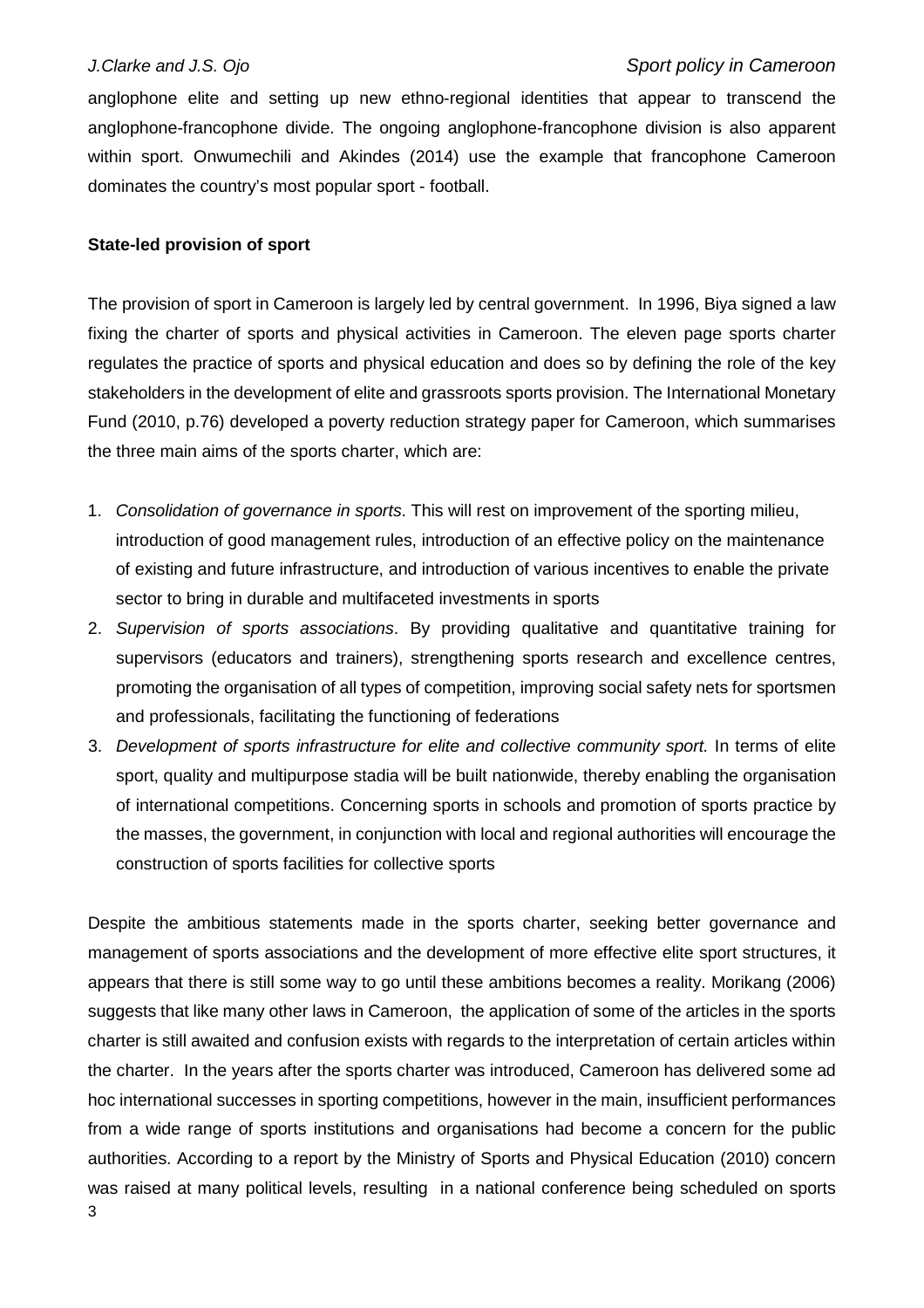and physical education in 2010. The ultimate goal of the conference was to boost the national sports movement and foster social cohesion through physical and sports activities. According to the Ministry's report (2010), the conference was split into six subsections, which provides an indication of the governmental priorities at this time. The sub themes were; 1) Physical Education, 2) Olympic and Paralympic sports disciplines, 3) Non-Olympic sports disciplines, 4) football, 5) financing and partnership and 6) training. The report suggests that the conference was prioritised by the government and by interested individuals, resulting in 7,000 participants drawn from the divisional, regional or national levels. It would be fair to reflect on the conference themes and accept that they are the priority areas of political sporting interest, particularly football.

### **The dominance of football**

The most popular sport by far is football. According to Nkwi and Vidacs (1997), football *is* politics in Cameroon. Football dominates policy and politics at both recreational level and at the national level and is governed by the Cameroon Football Federation (FECAFOOT). The growth and popularity of football in Cameroon is largely attributed to the success of the national team Les Lions who have qualified seven times for the FIFA World Cup, more than any other African team. The popularity of football extends from spectating to participation, with virtually every village having its own football pitch and large numbers of spectators watching games between rival villages. Yet, despite its popularity at every level, Cameroon faces many problems in terms of lack of infrastructural development as the sporting facilities are below the required standard, a similar problem applicable to other African states (Pannenborg, 2010).

4 The triumphant emergence of Cameroon in the 1990 World Cup brought Cameroon and Africa into a global limelight which, which provided an opportunity to reunite the country from historic rifts between the francophone and anglophone regions. However, the dominance of football has yielded opportunity for its political exploitation. In 1992, President Paul Biya declared a national holiday as a result of successful performance of the national team which qualified for participation in the 1994 World Cup in the United States. Following Cameroon's emergence as one of the leading African countries in football competitions, sport became a veritable political weapon in the hands of the government and was used to symbolise the country's post-1970s identity (Nkwi, 2010, p.151). Despite football dominating headlines and providing a sense of national unity, there have been regular financial scandals and accusations of corruption within the governing body of the nation's favourite game (Szymanski, 1996); a topic which will be discussed later. On the international arena, the Cameroon government in particular depends on the performance of their teams and clubs in sub-regional, continental and global competitions to gain visibility and prestige among peer states. Through promotion, sponsorship and support, a variety of transnational actors complement the fulfilment of sports policy objectives. Sport in Cameroon has a dual role; at home on the domestic level and on the international stage. Domestically, according to Mokeba (1989), sport serves as a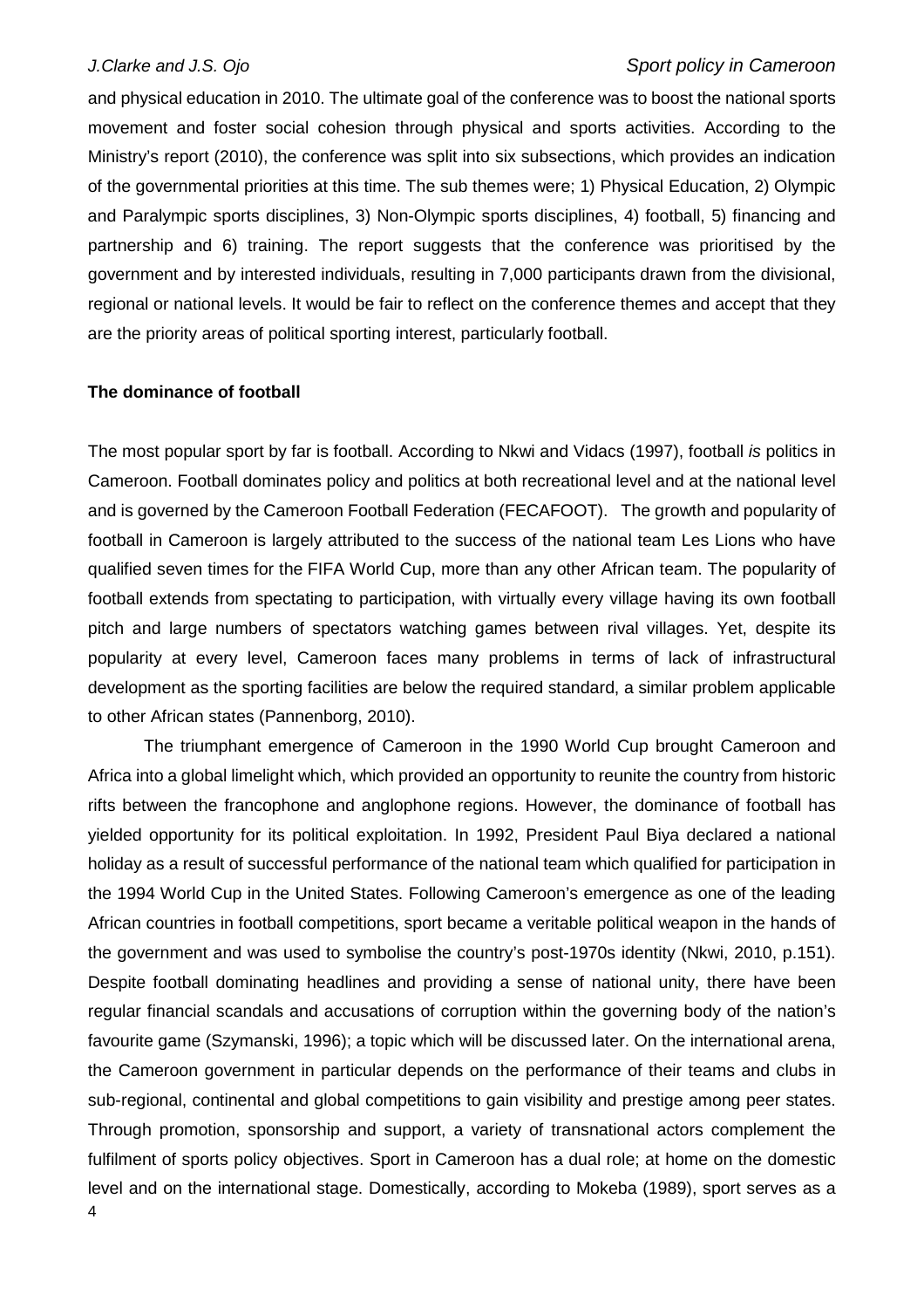diversionary element in the country's tightly-controlled political system, whilst internationally, successful sports performance compensates for the country's weak influence in other aspects of continental and global politics.

### **The organisation of sport in Cameroon**

Sport is an important aspect of national policy and is considered a physical and moral imperative within Cameroon. Central government's first formal involvement in sport came with the emergence of the Ministry of Youth and Sports in 1992, which prioritised youth sport for a number of years. As of 2009, Ministry reforms created the Ministry of Sports and Physical Education, which consists of five departments: physical education, school sport, elite sport, participation, growth and monitoring of sports federations and planning. These five departments could be interpreted as the sporting priority areas for government.

### **INSERT FIGURE 1 HERE**

Figure 1. The Organisational Structure of the Ministry of Sports and Physical Education in Cameroon

Source: The Cameroon Ministry of Sports and Physical Education website, 2015.

Elite sport in Cameroon is held in high esteem by central government. The National Olympic Committee (NOC) of Cameroon was formed in 1963 and formally recognised by the IOC in 1994 (National Olympic Committee, 2015). Cameroon became a member of the Commonwealth in 1995 and have competed in every Commonwealth Games since, achieving seven medals in Glasgow, 2014, in judo, weightlifting and wrestling (Commonwealth Games Federation, 2014). Success in these traditional Cameroonian sports has steadily given way to new sports such as football and more recently cycling, a sport in which Cameroon organised the 12<sup>th</sup> international tour of Cameroon in March 2015. The NOC of Cameroon propagates the need for a commitment to sport which is organised through various Sports Federations, the largest being the Cameroon Football Federation, (FECAFOOT). A score of other federations, including the Cameroon Cricket Federation (FECACRICKET), Cameroon Handball Federation (FECA-HAND) and the Cameroon Boxing Federation (FECABOXE) are a few examples of federations which organise sports competitions and seek to grow sport within their discipline. Funding for sport federations comes into the Ministry of Sports and Physical Education from tax payers, which distributes it to sports federations and the NOC.

**School and University Physical Education and Sport**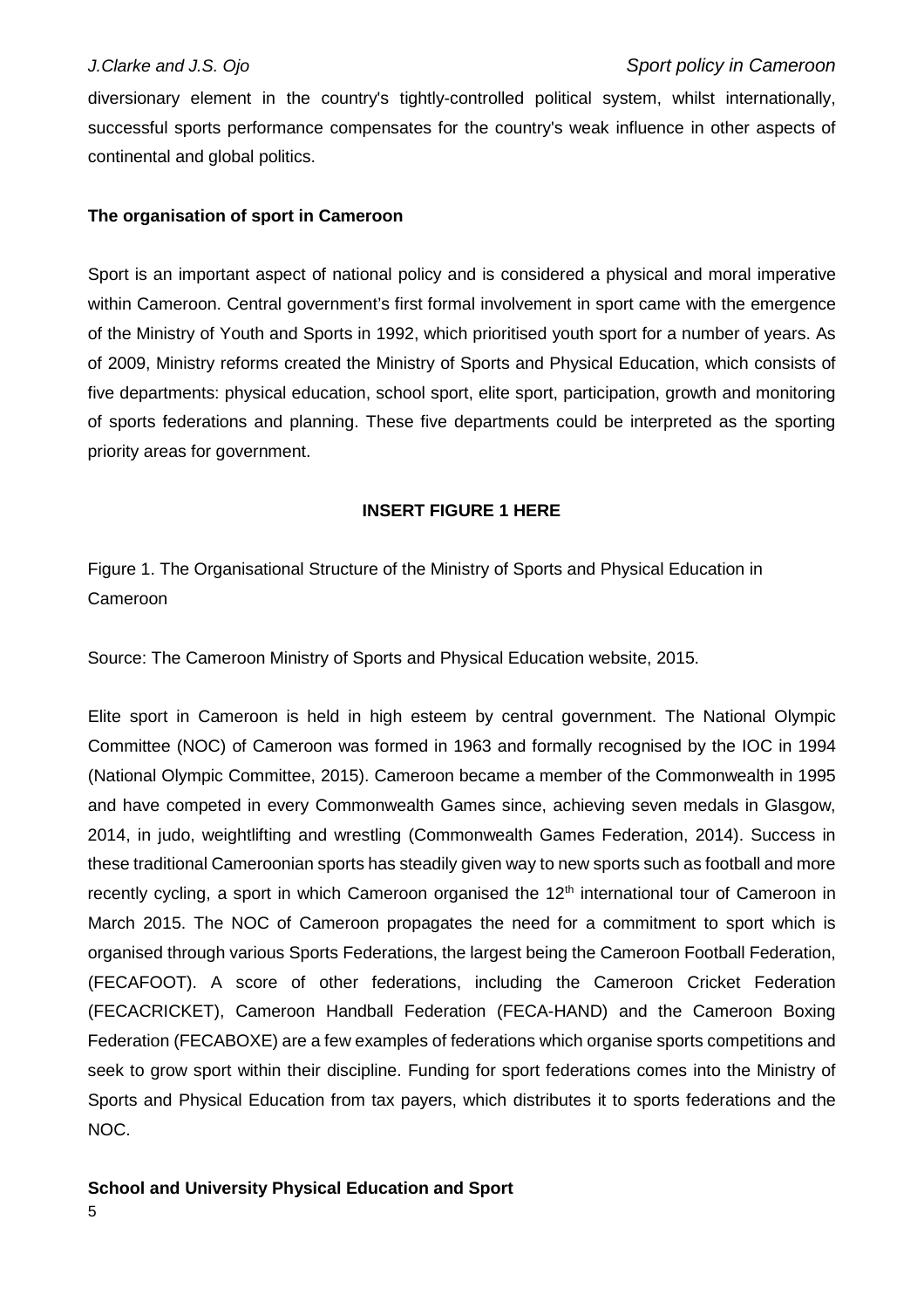Physical Education is central government funded and a core curriculum subject in Cameroonian schools. Wotany (2012, p.357-358) outlines the six national standards for Physical Education in Cameroonian schools. The standards show a level of determination by government that physical education is seen as a precursor to better living, through active participation. The six national standards are to;

1) demonstrate competency in motor skills and movement patterns.

2) demonstrate an understanding of movement concepts, principles, strategies and tactics as they apply to the learning and performance of physical activities.

3) participate regularly in physical activity.

4) achieve and maintains a health-enhancing level of fitness.

5) exhibit responsible personal and social behaviour that respects self and others.

6) value physical activity for health, enjoyment, challenge, self-expression and social interaction.

According to DeLancey et al., (2010) the growth and popularity of Physical Education and Sport can be somewhat attributed to the Office of Schools and University Sports Competition (OSUSC), and more recently the National Federation for College and University Sports (FENASCO), who organise games at local, divisional, provincial and national levels each year. DeLancey et al., (2010) also note that FENESCO organises sports activities for the primary schools at provincial level, for the secondary schools at national level and the University games. Despite the popularity of Physical Education and sport within government the current reality and challenges at grass roots level within Schools and Universities can perhaps be gauged from key recommendations following the 2010 conference on Sports and Physical Education discussed earlier. The conference recommendations span fours broad areas of governance, participation, teaching practices and culture (Ministry of Sport and Physical Education, 2010). The 2010 report details that regional institutes of Physical Education must be set up to provide enhanced governance for inter-facility and inter-institute sport in schools and universities.

6 In relation to Physical Education participation levels an increase from 1 hour to 2 hours of delivery in primary schools was recommended, as was an increase in all university teacher training courses from 2 hours to 4 hours. Recommendations for improved teacher practices included an increased use of ICT, greater consistency on curriculum delivery and greater gender equality and inclusion of pupils with a disability within lessons. Notable cultural differences between francophone and anglophone schools were noted as a recommendation to take more account of Physical Education in anglophone areas. The recommendations offer an insight into the challenges that schools and universities face and the preferred direction of change. It is unclear though, how the implementation of the recommendations will be resourced as no delivery strategy is evident.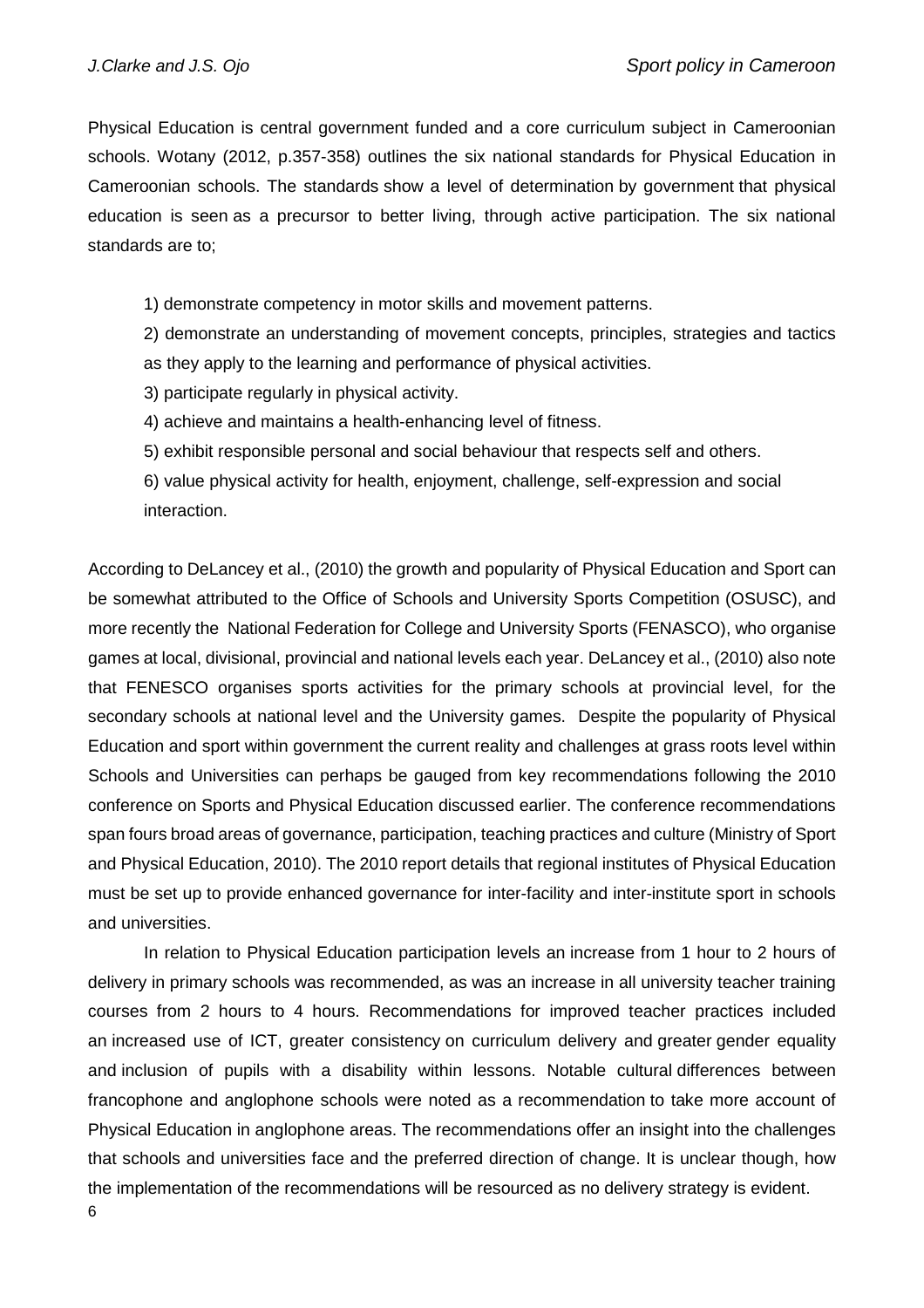Developing countries, including Cameroon are widely under-represented in international sport and especially within disability sport. Lauff (2007) identified a growing gap in developing country participation in disability sport and identified a lack of research designed to identify effective strategies to develop disability sport at the grassroots level in developing countries and overcome the barriers to participation. However, within Cameroon, there has been some appetite to develop disability sport opportunities by central government since the 1990s. Etoug-ebe, a suburb of the capital Yaoundé saw the integration of sporting infrastructures such as a swimming pool, basketball fields, athletics tracks which all became home to disability sports practices in the mid-1990s (Noutcha, 1997). In Cameroon, disability sport is presented not only as a tool of functional rehabilitation, but also as a tool of integration, leisure, social inclusion and reintegration of people with disabilities. Cameroon passed a law in 1996, alongside the sports charter which granted access to sports for all people with disabilities, and was enacted by the creation within the Ministry for Youth and Sports of the adapted sports programme (Gilbert and Schantz, 2008). With regards to international representation, one Cameroonian athlete qualified for the London 2012 Paralympic Games – Conrat Atangana, who competed in [power-lifting.](http://en.wikipedia.org/wiki/Powerlifting) Other athletes suffered a setback when they were unable to travel to qualifying events in [Tunisia,](http://en.wikipedia.org/wiki/Tunisia) due to a lack of funds (Handicap Cameroon, 2012).

### **Non-state led sport in Cameroon**

Whilst sport is predominantly led by the Government, a small number of private economic enterprises also contribute towards the promotion of national and international sports. For instance, the Cameroon Brewery Company opened and currently runs a football school in Douala, where talents like Samuel Eto'o were nurtured. Another such institution, the Yong Sports Academy, has a football team that has been promoted to the Premier League (DeLancey et al., 2010). Without doubt, football dominates the headlines, popularity and associated funding, which is to the detriment of the development of other sports. There is a small yet emerging sport-for-development sector in Cameroon, which combines sport with other social messages including health awareness, equality and empowerment. A growing number of international organisations, typically from the Global North deliver sport in Cameroon to satisfy their own agenda, but as a byproduct it offers the potential to contribute to Cameroon's national sporting objectives.

7 One such organisation is Cameroon Football Development programme (CFDP). Instigated in 2006 by a US University student visiting Kumba in the South West region, consultation with local young people showed a void in recreational activities combining health and social education. This then saw the launch of CFDP in 2010 which combines sport and health awareness education such as HIV/AIDS awareness to young people in the Kumba area (CFDP, 2015). Funded by US donors, CFDP employs a local delivery team who use football as a vehicle to improve the lives of youth in Cameroon in the areas of education, life skills and leadership (CFDP, 2015). Similarly, Cricket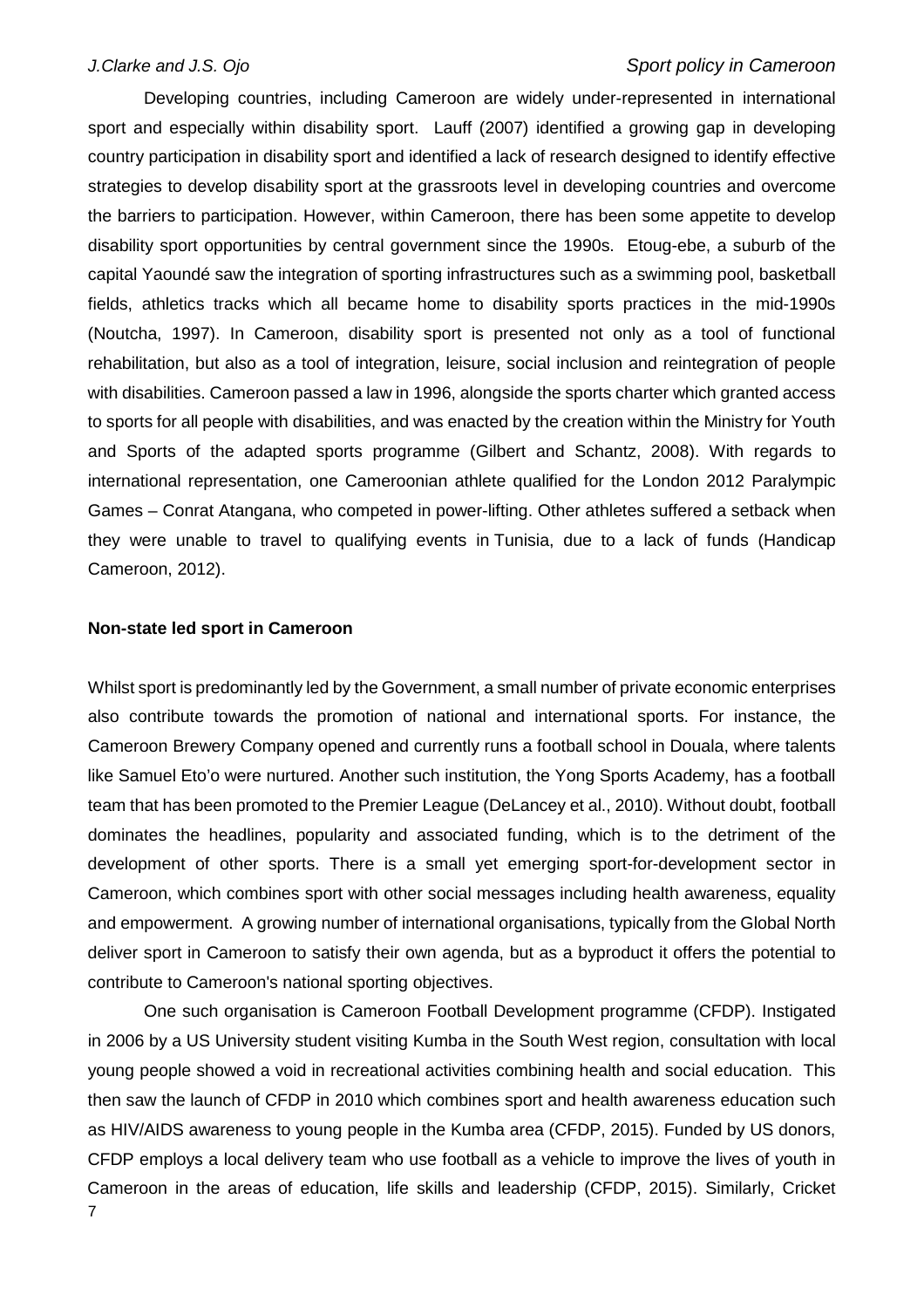Without Boundaries, a UK cricket development and HIV/AIDs NGO works alongside Cameroon Cricket Federation (FECACRICKET) to deliver HIV/AIDS awareness messages through cricket coaching programmes in primary and secondary schools. Like CFDP, CWB use sport combined with HIV/AIDS awareness in Cameroon, a partnership which has existed since 2012 (CWB, 2015). UK volunteers, often qualified cricket coaches self-fund their two week experience in order to offer knowledge exchange to local beneficiaries who are interested in learning about cricket in combination with health messages. Likewise, Mifalot a sports NGO from the Middle East uses sports as a platform for social change and as an element of their work in a refugee camp in Eastern Cameroon (Street Football World 2014). Coaches use football as an educational tool with the aim to alleviate tension, resolve conflict, encourage and include the refugee population, maintain healthy lifestyles, and strengthen the spirit of the refugees. There is also evidence of non-state led provision by Cameroonians. Fokwang (2009) highlights a sport-for-development programme run by Ntambag Brothers Association, a local organisation developed by locals for locals. According to Fokwang (2009, p.215) this programme showcases a self-managed development process and does so without local government, state or powerful western institution interference. Fokwang's analysis of the value of local initiatives is not meant to signal a rejection of the assistance from external development sponsors but it does highlight the question of whose agenda would prevail were such a partnership to emerge.

The dominance of Global North-funded NGOs and charities raises questions over the local benefit in Cameroon. Edwards and Hulme (2013, p.9) have suggested that NGOs have multiple accountabilities; 'downwards' to their partners, beneficiaries, staff and supporters and 'upwards' to their trustees, donors and host governments. What remains clear is that funding for NGOs inherently comes with conditions and guidelines; typically it is ear-marked for projects and issues of interest to the funder, for example improvement of gender inequalities, HIV/AIDS awareness or poverty eradication (Miraftab, 1997). On one hand Cameroon's emerging sport-for-development sector offers the opportunity for Cameroon to develop international sporting partnerships which inevitably comes alongside injections of funding and or equipment, yet the sport-for-development sector is largely western funded (and governed) and subsequently has a tendency to throw up questions surrounding western hegemony and neo-colonialism. The NGOs referred to earlier deliver sport in a myriad of ways and indirectly it could be argued that they do assist the delivery of public policy objectives as they are raising awareness at the grassroots level of the sport. However, questions remain on the long term impact this will have if NGOs attempt to deliver programmes in a silo without forming equal and effective partnerships with Cameroonian sporting organisations.

### **Current public policy priorities and issues**

8 In Cameroon, sport participation and events are used by politicians to achieve political objectives. Politicians often expound their views to sport administrators which then generate policy and become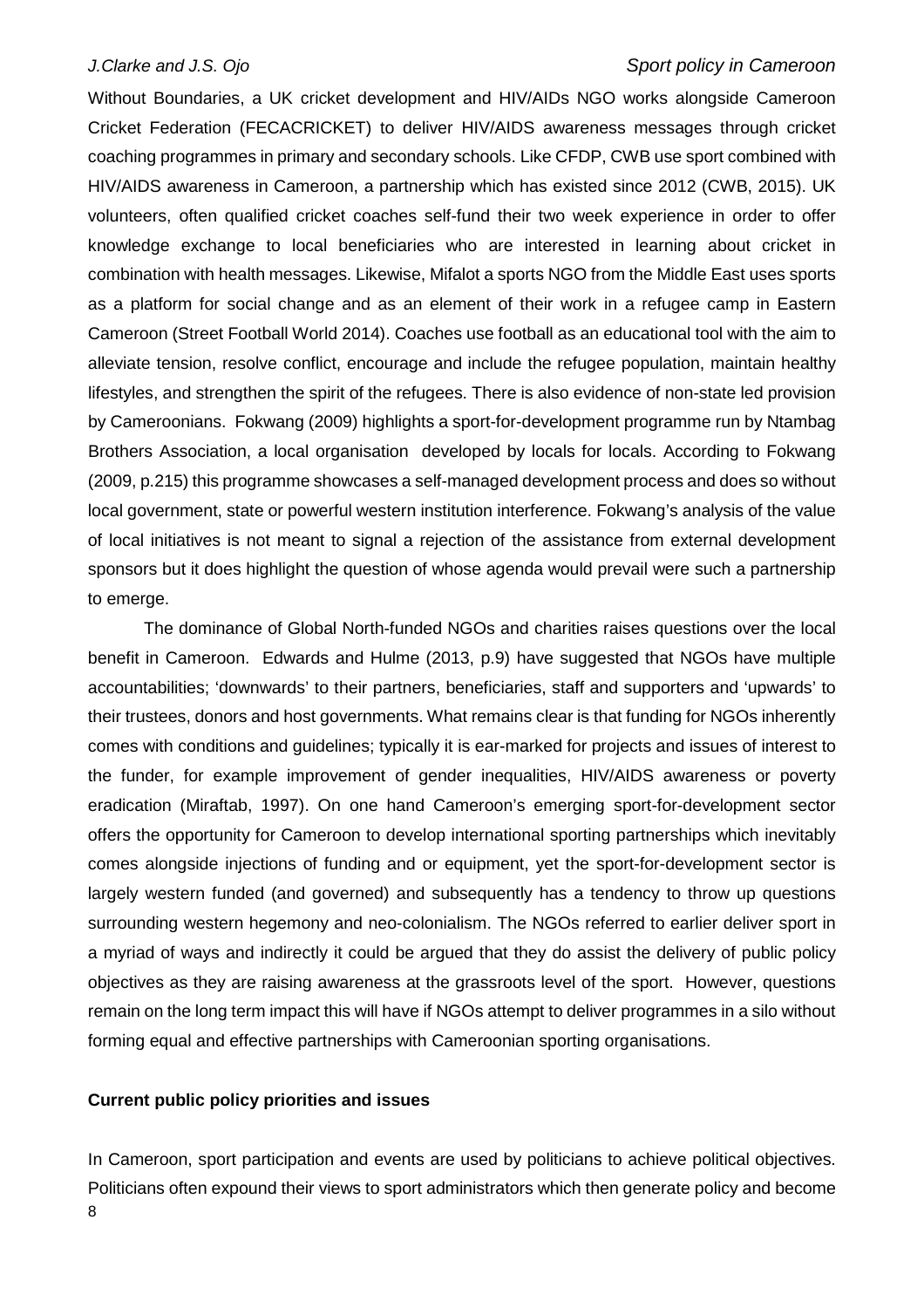political issues in the country (Pannenborg, 2010). It should be noted that football in particular in Cameroon, is a complex sport through which various powerful political individuals achieve their personal aims. As a result, football transcends scoring goals as it intertwines with politics and government policy. Football offers an opportunity to both unify anglophone and francophone societies in Cameroon through a common interest; however, it also offers a potential trigger to cause conflict among the people. As the scope of sport becomes wider, it is accepted that politics cannot be disengaged from sport. Merely consider the role of sport in fostering global peace through international development programmes, which use sporting events in seeking to promote a friendly environment for the divergent societies of the world. In Cameroon, annual end of the year football competitions are organised for both the junior and senior players with the aim of fostering social relations (Pannenborg, 2010).

At an elite level, issues surrounding a handful of Cameroonian athletes have warranted unwanted political attention in recent years. During the London 2012 Olympic Games seven athletes absconded and more recently during the Glasgow 2014 Commonwealth Games two further athletes absconded (BBC, 2014). Such events are likely to have political repercussions domestically within Cameroon sport and also internationally on its relationship and reputation with event organisers such as the International Olympic Committee and the Commonwealth Games Federation. International sport competitions have the potential to offer success to individual athletes and their home nations, however, the repeated issue of athletes absconding from such competitions must be taken seriously internally by government officials in order for the underlying issues be openly and transparently examined, to ensure that this issue does not escalate in the future.

9 A key priority for Cameroonian sport policy is the focus on international competitions and infrastructure, particularly football. The Cameroon government uses sport to attain domestic and international political objectives (Mokeba, 1989). Supporters of hosting mega-sporting events claim that these events attract large numbers of wealthy visitors and lead to lasting economic benefits for the host regions. Developing countries according to Matheson and Baade (2004) have become increasingly vocal in demanding a share of the economic benefits of these international games, which is the case of Cameroon who are to host the Africa Cup of Nations in 2019. For Cameroon, its desire to host such a major event draws attention to one of the main obstacles to hosting such a competitions; its lack of an adequate sports infrastructure. Matheson and Baade (2004) suggest that the specialised infrastructure and operating expenses required to host such events can be substantial. In particular, the Amadou Ahidjo Stadium in Yaoundé built in 1972 is now dilapidated and floodlights that have long stopped working (Pan African News Agency, 2002). Apart from Amadou Ahidjo Stadium, there is a second large stadium belonging to the army which, at times, hosts Division 2 championship matches staged by the Cameroonian Football Association (FECAFOOT, 2015). Further sport stadia in Goroua, Yaounde and Douala were built during the political administration of Cameroonian first president, Ahmaduo Ahidjo. The government strategy to host the 2019 Africa Cup of Nations is heavily reliant on international partnerships. A recent such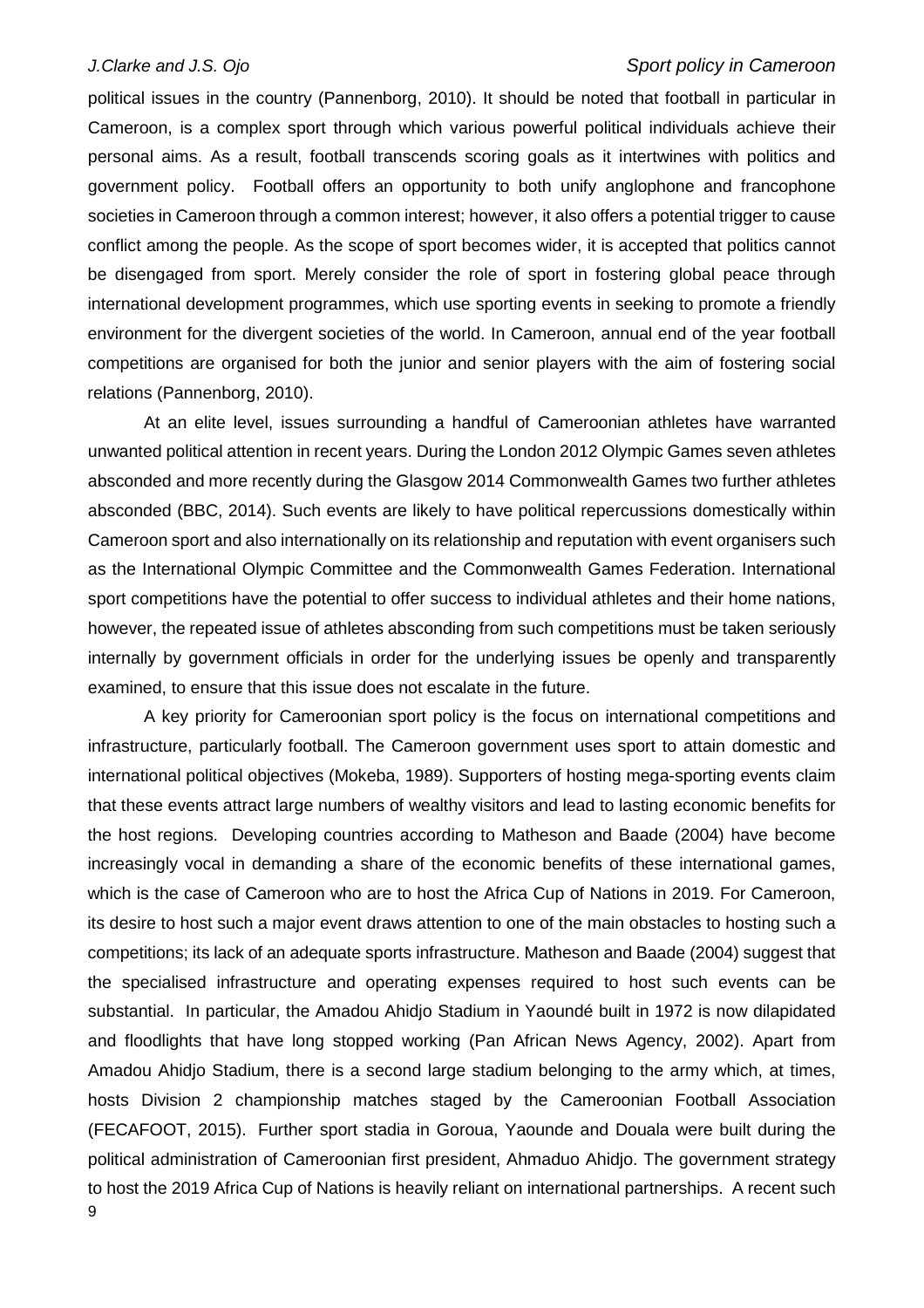example is a collaboration between FECAFOOT and Ministry of Youth and Sports and with a number of Chinese firms to construct and renovate at least ten stadiums (Pannenborg, 2010), enabling Cameroon to host the 2019 competition.

Despite Cameroon's ambitious infrastructure plans, a wider issue to contend with is that of corruption. Corruption has been a major concern in the administration and implementation of sport policy in Cameroon as well as in Africa more generally. The lack of good governance that is embedded in the African political landscape is reflected in the administration of sport, especially football. Therefore, football's role in providing a fair and open environment for development of sport in the continent remains questionable. Nwel and Richard (1999, p.106-108) discuss recent scandals in the Cameroonian Sport Council and suggest that the Mobile Telecommunication Company (MTN) released a sum of \$600,000 as part of its social responsibility strategy for the renovation of all the national stadiums. A further \$200,000 was allotted to FECAFOOT totaling \$800,000 for the completion of the projects. However, the then sport minister was accused of diverting a sum of \$146,000 for his personal gain (Chiweshe, 2014, p.27). The country's parliament also apportioned a sum of \$24m for the same project. However, the projects could not be realised due to allegations of corruption that pervaded the Cameroonian political system (Oliver, 2010). Similarly, widespread corruption has been reported in various local leagues in Cameroon. In October 1995, a football match was organised between Tonnerre of Yaounde and Aigle Royal of Nkongsamba; the referee that coordinated the match was alleged to have collected 500,000CFA from the official Aigle Royal of Nkongsamba. After the game, the Aigle Royal officials were not satisfied with the results of the match, therefore, requested for the refund of the payment. The event eventually led to the dismissal of referee (Nwel and Richard, 1999). Allegations of corruption have also been the order of the day in the Cameroonian sport council. Most allegations concern bribes and diversion of funds for private use by the sport management, and this led, in previous years to the refusal of the players to participate in many competitions (Stark, 2014), with the inevitable negative effects on sport and youth development in Cameroon.

### **Conclusion**

10 In this article, we have provided a review of the nexus between sport and politics within the Cameroonian context. Sport remains largely government led and this article has shown how interlocked the issues of sport and politics remain. Today, Cameroon's sport policies focus on developing sporting infrastructure, elite sport provision and on promoting Physical Education and sport within the education sector. Quality infrastructure including new and refurbished stadia and training facilities will undoubtedly assist the elite squads of sports federations, which in turn may create an environment to nurture international success. Likewise, such infrastructure, funded in part by international donors, notably China, will provide a gateway for Cameroon to host international sports competitions, such as the 2019 Africa Cup of Nations, where economic rewards are expected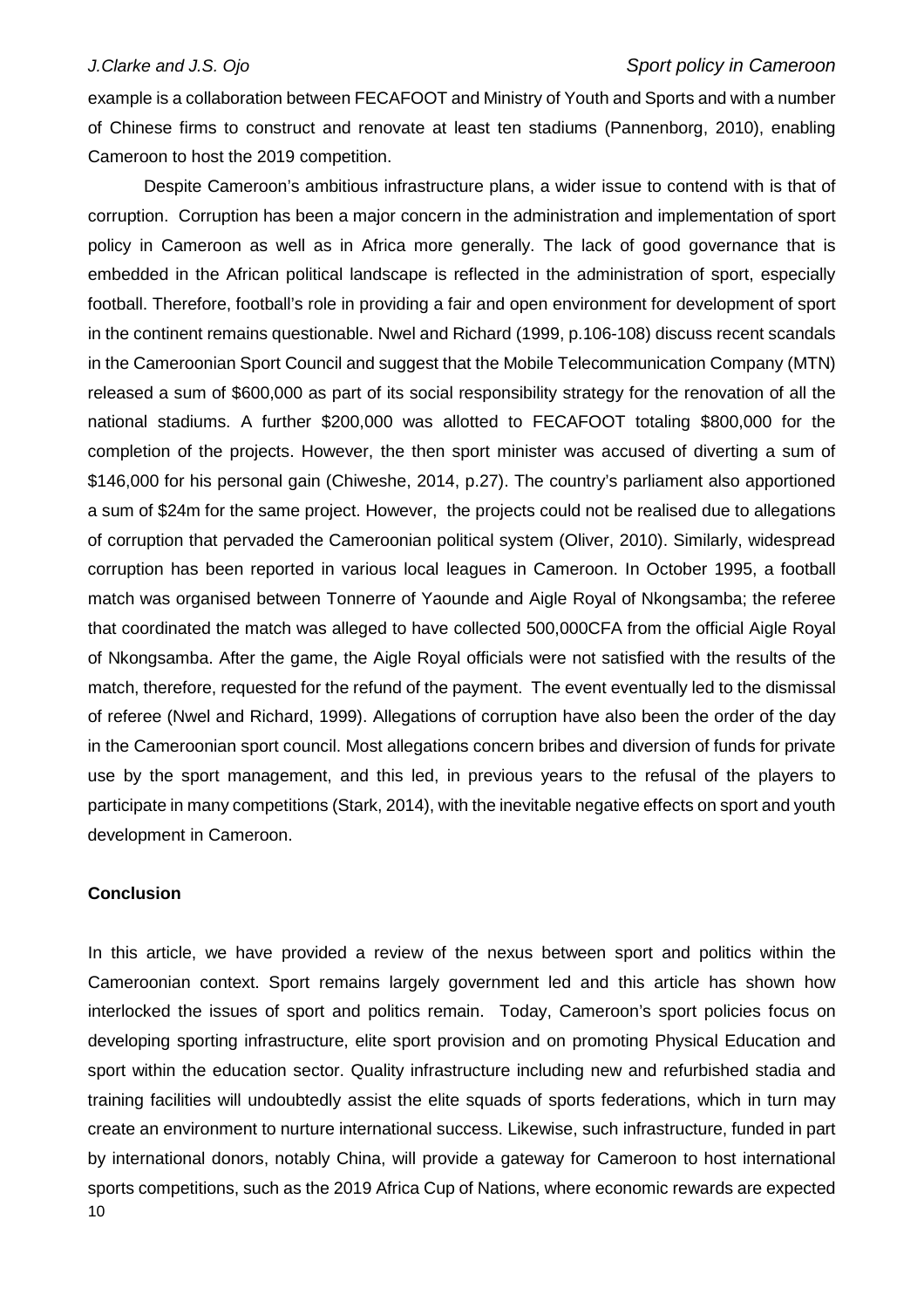to follow. A problematic issue to consider for researchers is how sport (and in particular football) continues to be exploited as a political tool. Despite the notable benefits of sport to society, sport in Cameroon is intertwined in particular with opportunities for corruption. To curb corrupt practices, it is necessary to establish robust financial monitoring to ensure accountability and transparency within the context of sport in Cameroon. Regardless of high level infrastructural decline in Cameroon and opportunities for corruption, Physical Education and school sport are prominent within curricula at primary, secondary and tertiary institutions. The government continues to evidence clear determination to foster active lifestyles amongst young people through active participation. Likewise, the development of youth sport is acknowledged as a priority by central government, which can be realised through effective cross-Ministry collaborations between the Ministry of Youth Affairs and the Ministry of Sport and Physical Education. However, whilst this focus on Physical Education and Youth sport is honorable, there is no notable injection of resources to deliver recent key government recommendations to increase the opportunity for Physical Education.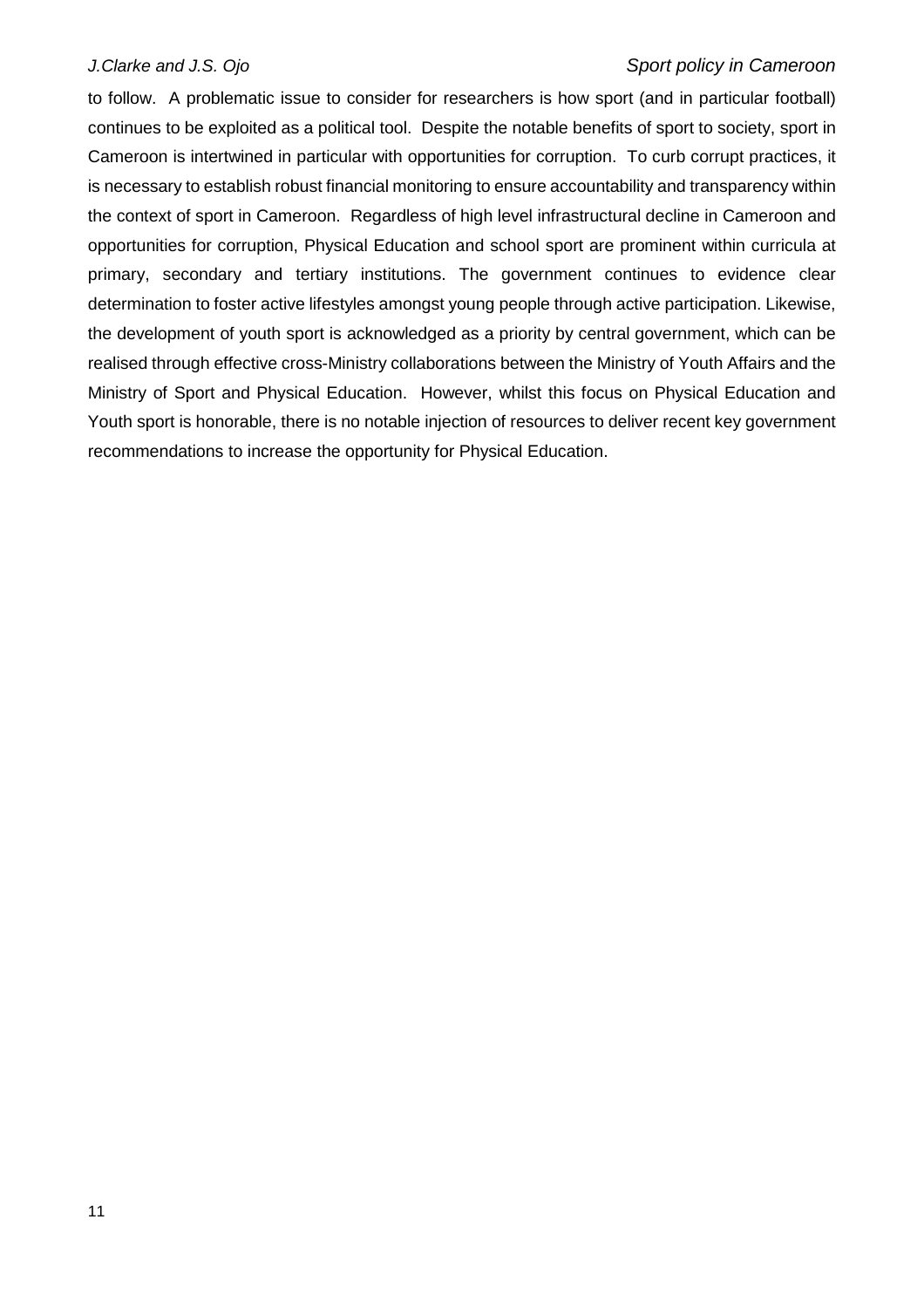# **References**

- Amin, J. 2014. *African Immersion: American College Students in Cameroon*. Maryland, USA: Lexington Books.
- Angwafo, P. 2014. *Cameroon's Predicaments.* Monkon, Bamenda: Lanngaa Research and Publishing CIG.
- BBC. 2014. *Glasgow 2014: Members of Cameroon team missing in Aberdeen* [Online]. BBC Website. Available from: http://www.bbc.co.uk/news/uk-scotland-north-east-orkneyshetland-28332985 [Accessed 2nd March 2015].
- Biya, P. 1987 Communal Liberalism, London/Basingstoke: Macmillan.
- HANDICAP CAMEROON. 2012. *The voice of Cameroon people with disabilities* [Online]. Handicap Cameroon website. Available from: http://handicapcameroon.nordblogs.com/archive/2012/05/07/jeux-paralympiques-de-londres-lesdifficultes-du-cameroun.html 2015 [Accessed 20th March 2015].
- CFDP. 2015. *Our Model* [Online]. Cameroon Football Development Programme website. Available from <http://www.cameroonfdp.com/our-model> [Accessed 20th May 2015].
- Chiweshe, M. 2014. The problem with Africa Football: Corruption and the (Under)development of the game on the continent [Online]. African Sports Law and Business Bulletin February 2014. Available from [http://www.africansportslawjournal.com/Bulletin\\_2\\_2014\\_Kudzai.pdf.](http://www.africansportslawjournal.com/Bulletin_2_2014_Kudzai.pdf) [Accessed 23rd February 2015].
- Commonwealth Games Federation. 2014. *Cameroon* [Online]. Available from: http://www.thecgf.com/countries/intro.asp?loc=CMR [Accessed 21st February 2015].
- CWB. 2015. *Cameroon* [Online]. Cricket Without Boundaries website. Available from: [http://www.cricketwithoutboundaries.com/about/cameroon.](http://www.cricketwithoutboundaries.com/about/cameroon) [Accessed 23rd February 2015].
- DeLancey, M., Mbuh, R. & DeLancey, M. 2010. *Historical Dictionary of the Republic of Cameroon.* Maryland, USA: Scarcrow Press.
- Edwards, M. & Hulme, D. 2013. *Non-Governmental Organisations: Performance and Accountability: Beyond the Magic Bullet.* Oxon: Earthscan.
- Egbo, O., Nwakoby, I., Onwumere, J. & Uche, C. 2010. Legitimizing corruption in government: security votes in Nigeria. *In:* African Studies Centre, T. N. (ed.) *ASC Working paper 91/2010.* African Studies Centre, The Netherlands.
- FECAFOOT. 2015. *History of the Federation* [Online]. Available from: http://fecafootofficiel.com/?page\_id=703 [Accessed 2nd March 2015].
- Fokwang, J. 2009. Southern perspective on sport-in-development: A case study of football in Bamenda, Cameroon*. In:* Levermore, R. and Beacom, A. ed. Sport and international Development. London: Palgrave Macmillan, 198-218.
- International Monetary Fund. 2010. Country report: Cameroon Poverty reduction strategy paper. Washington: The IMF office.
- Gilbert, K. & Schantz, O. 2008. *The Paralympic Games: Empowerment or Side Show?* New York, United States: Meyer and Meyer Ltd .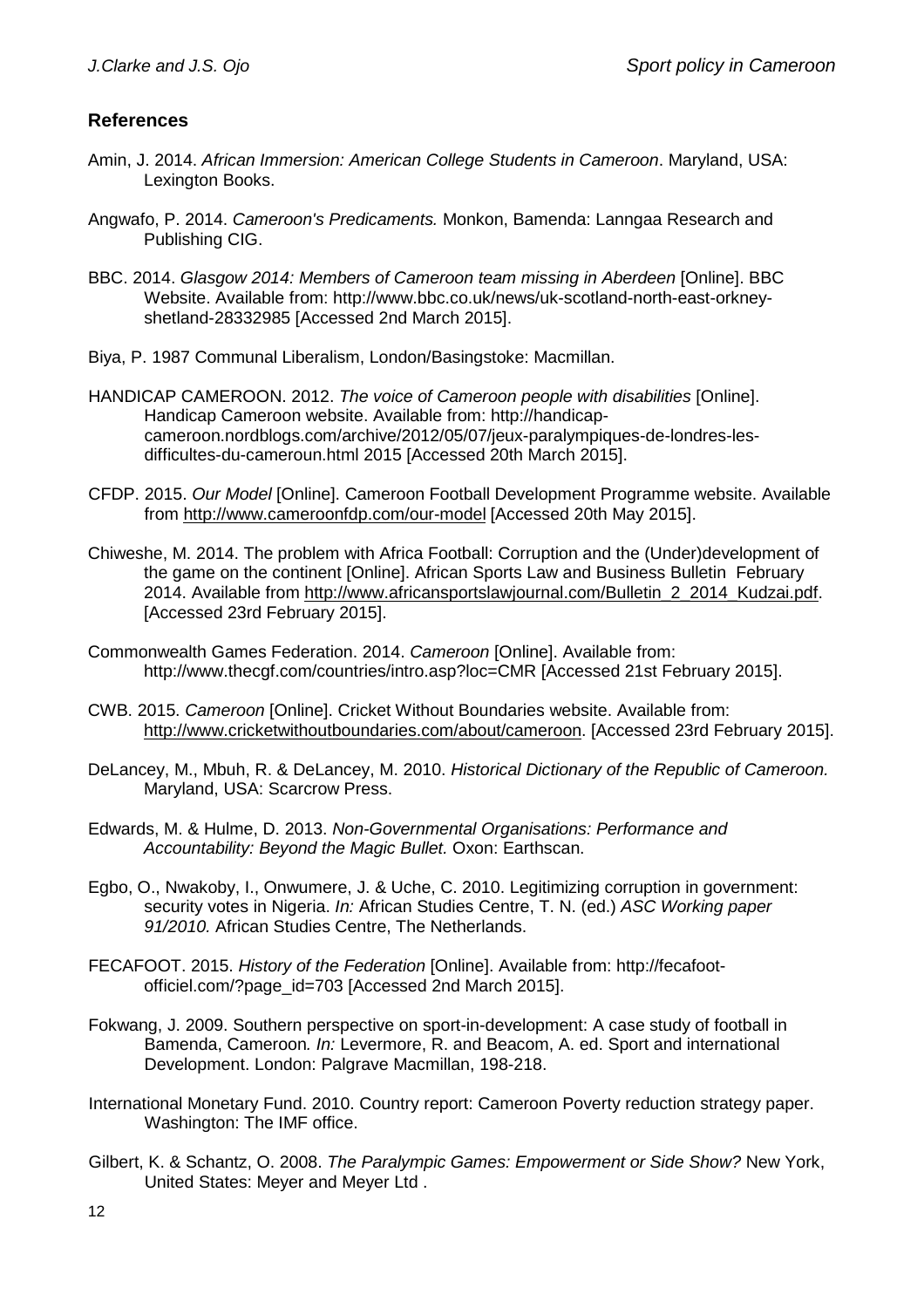Konings, P. & Nyamnjoh, F. 2003. *Negotiating an anglophone identity,* Boston: Brill Leiden.

- Konings, P. & Nyamnjoh, P. 1997. The anglophone problem in Cameroon. *The Journal of Modern African Studies,* 35 (2), 207-229.
- Lauff, J. 2007. *Developing country participation in international disability sport competition: a historical perspective* . Unpublished Thesis. Catholic University Leuven.
- Matheson, V. & Baade, R. 2004. Mega-Sporting Events in Developing Nations: Playing the Way to Prosperity? *South African Journal of Economics*, *72* (5), 1085-1096.
- Mbaku, J. & Takoungang, J. 2004. *The Leadership Challenge in Africa: Cameroon Under Paul Biya,* Trenton, New Jersey: Africa World Press.

Ministry of Sport and Physical Education. 2010. General Conference on Sport and Physical Education - General Report. 18 – 20 November 2010, Yaounde: Ministry of Sport and Physical Education website. Available from: [http://www.minsep.cm/uploads/media/GENERAL\\_CONFERENCE\\_ON\\_SPORTS\\_AND\\_PE](http://www.minsep.cm/uploads/media/GENERAL_CONFERENCE_ON_SPORTS_AND_PE-CAMEROON-FINAL_REPORT_01.pdf) [-CAMEROON-FINAL\\_REPORT\\_01.pdf](http://www.minsep.cm/uploads/media/GENERAL_CONFERENCE_ON_SPORTS_AND_PE-CAMEROON-FINAL_REPORT_01.pdf)

- Miraftab, F. 1997. Flirting with the Enemy: Challenges Faced by NGOs in Development and Empowerment. *Habitat International.* 21 (4), 361-375.
- Mokeba, H. 1989. *The Politics and Diplomacy of Cameroon Sports: A Study in the Quest for Nation Building and International Prestige. Unpublished thesis.* University of South Carolina.
- Morikang, I. 2006. Cameroon: Sports Charter Texts of Application Awaited [Online]. *Cameroon Tribune*. Available from: http://allafrica.com/stories/200608100276.html [Accessed 20th February 2015].
- National Olympic Committee of Cameroon. 2015. *Homepage* [Online]. Available from: http://www.cnosc.org/ [Accessed 23rd February 2015].
- Nkwi, P. N. & Vidacs, B. 1997. Football: politics and power in Cameroon. *In:* Armstrong, G. & Giulianotti, R. (eds.) *Entering the field: new perspectives on world football.* Oxford: Berg 123-140.
- Nkwi, W. 2010. *Voicing the Voiceless: Contributions to Closing Gaps in Cameroon History, 1958- 2009,* Cameroon: Langaa Research and Publishing Common Initiative Group.
- Noutcha, R. 1997. *Le traitement social du Handicap au Cameroon: l'exemple du centre national de rehabilitation d'Etoug-ebe, memoire de DEA.* Unpubliushed thesis. University of Strasbourg.
- Nwel, P. & Richard, M. 1999. *Corruption in Cameroon,* Cameroon: Friedrich-Ebert Stiftung.
- Nyamnjoh, F. 1996. *Africa's Media: Democracy and the politics of belonging,* London: Zed Books.
- Nyamnjoh, F. & Awasom, N. 2008. Introduction. *In:* Percival, J. (ed.) *The 1961 Cameroon Plebiscite: Choice or Betrayal.* Mankon, Bamenda: Langaa RPCIG.
- Nyamnjoh, F. & Rowlands, M. 1998. Elite Associations and the Politics of Belonging in Cameroon. *Journal of the International African Institute,* 68 (3), 320-337.